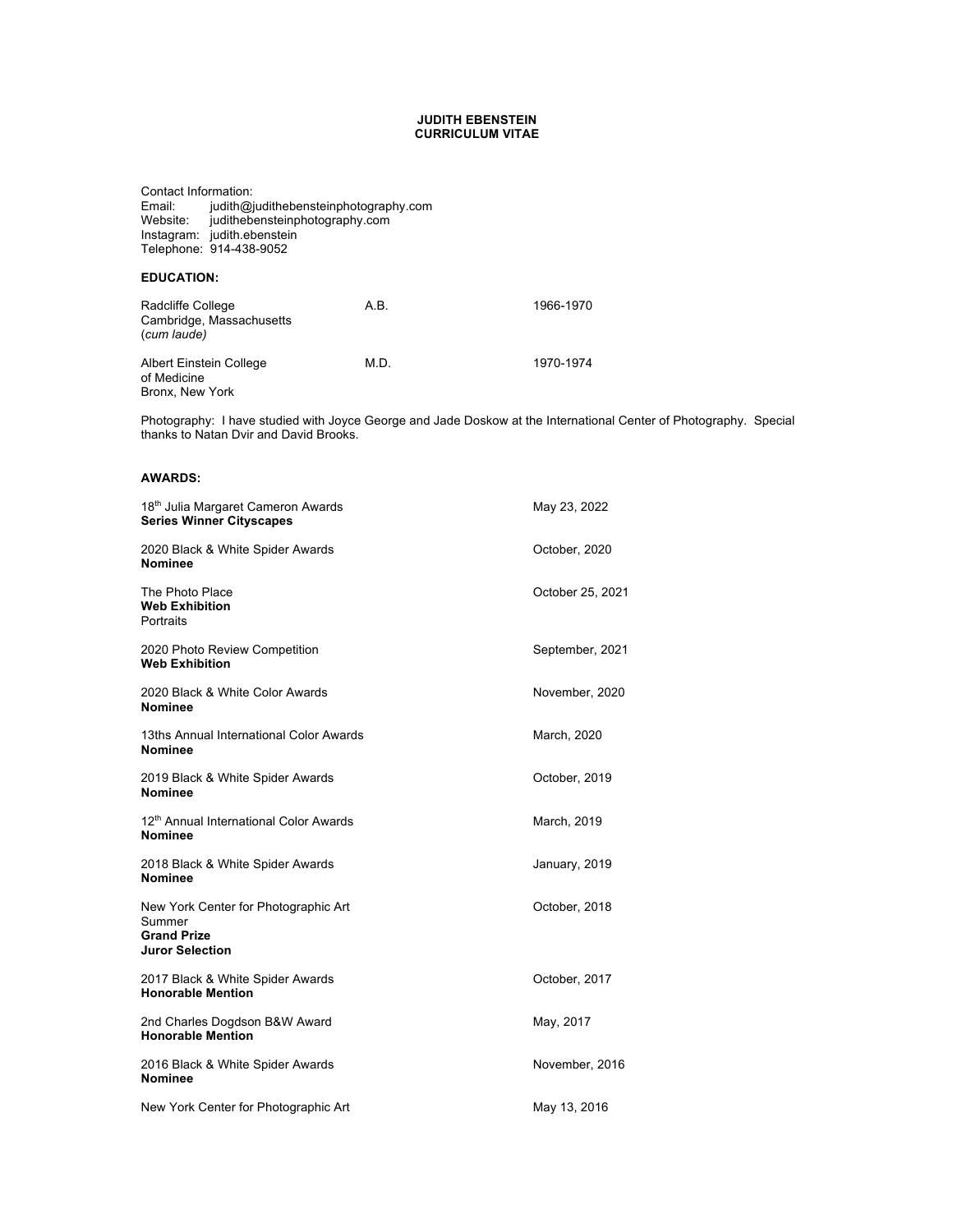#### "Geometry" Competition **Honorable Mention**

#### **JUDITH EBENSTEIN**

# **AWARDS (cont.):**

| 9th Annual Black & White Spider Awards<br><b>Nominee with Four Images</b>                                                                                                  | October, 2014  |
|----------------------------------------------------------------------------------------------------------------------------------------------------------------------------|----------------|
| fotofoto gallery's 10th National Competition<br><b>Invited Artist</b>                                                                                                      | October, 2014  |
| PWP Spring 2014 International Call for Entry<br>Juror's Selection                                                                                                          | May, 2014      |
| Worldwide Photography Awards<br>1 <sup>st</sup> Edition of Summer<br><b>Best in Category Portraits and People</b>                                                          | March, 2014    |
| 6 <sup>th</sup> Edition of the Julia Margaret Cameron Award<br>Special Mention of the Jurors<br><b>Invited Artist</b>                                                      | February, 2014 |
| PWP's 38th Anniversary International<br>Women's Call for Entry<br><b>Honorable Mention</b>                                                                                 | December, 2013 |
| Julia Margaret Cameron Award<br>The Invisible Women<br>Nominee                                                                                                             | August, 2013   |
| The Black and White Photographer of the Year<br>Cityscapes and Street Photography category:<br><b>First Prize</b><br>Performing Arts category:<br><b>Honorable Mention</b> | June, 2013     |
| New York Center for Photographic Art<br>International Call for Entry<br><b>Honorable Mention</b>                                                                           | December, 2012 |
| PWP's 37 <sup>th</sup> Anniversary International<br>Women's Call for Entry<br><b>Honorable Mention</b>                                                                     | December, 2012 |
| The Photo Review<br>www.photoreview.org<br><b>Web Exhibition</b>                                                                                                           | July, 2010     |
| The Photo Review<br>www.photoreview.org<br><b>Web Exhibition</b>                                                                                                           | July, 2009     |
| 2009 National Juried Photography Show<br>Louisville Art Association<br>Louisville, Colorado<br><b>Invited Artist</b>                                                       | June, 2009     |
| 2008 National Juried Photography Show<br>Louisville Art Association<br>Louisville, Colorado<br><b>Invited Artist</b>                                                       | June, 2008     |
| Photo Venture Camera Club<br>Creative Images Fine Art Photography Exhibition<br>Indianapolis, Indiana<br><b>Finalist</b>                                                   | October, 2007  |
|                                                                                                                                                                            |                |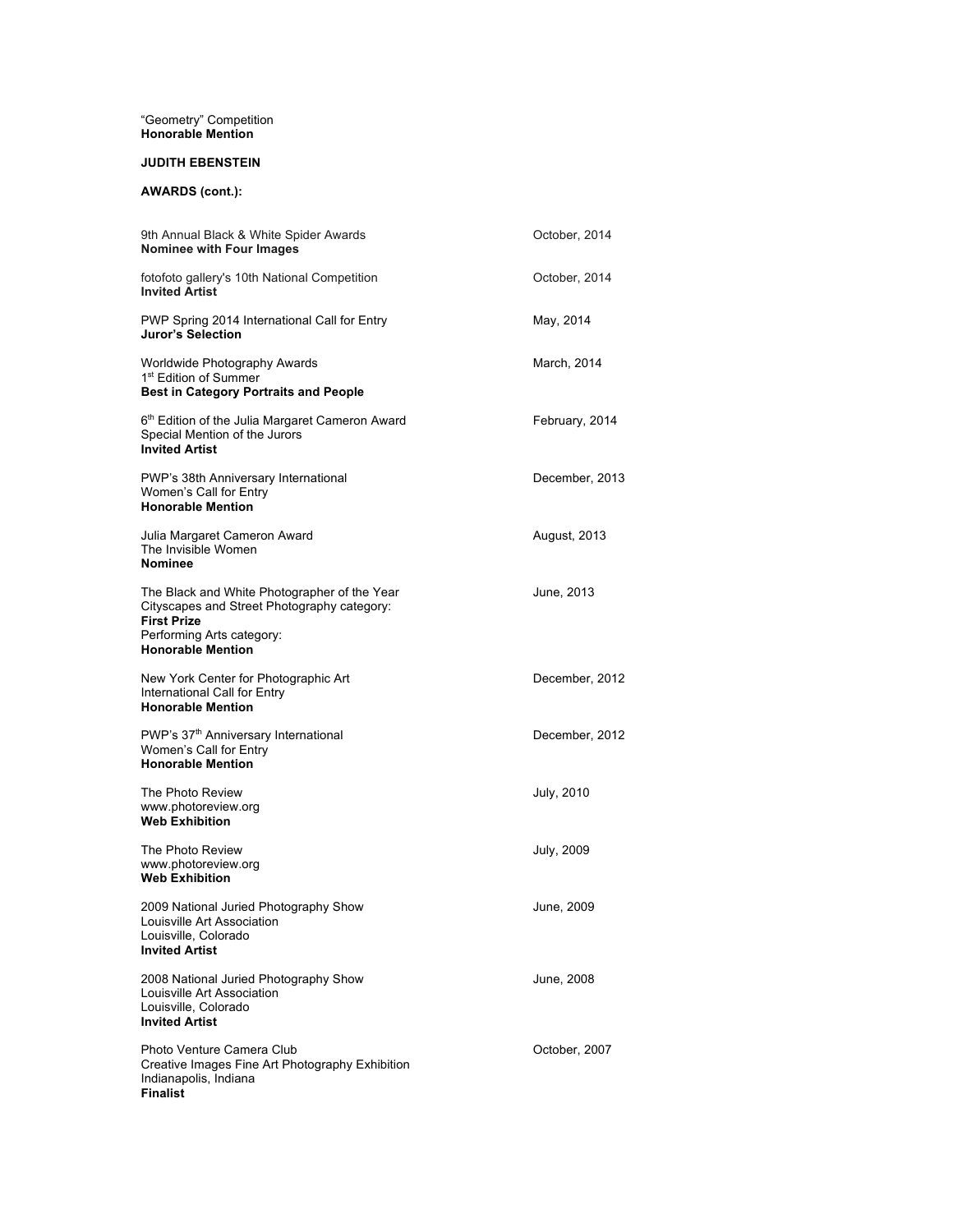| Irvington Historical Society<br>Irvington, New York<br><b>Best in Show</b><br><b>JUDITH EBENSTEIN</b>                                    | August, 2007                    |
|------------------------------------------------------------------------------------------------------------------------------------------|---------------------------------|
| <b>SHOWS:</b>                                                                                                                            |                                 |
| Professional Women Photographers<br><b>Online Gallery</b><br>Dreamscapes<br><b>Invited Artist</b><br>https://www.pwponlinegallery.com/   | April 5, 2022                   |
| fotofoto Gallery<br><b>Invited Artist</b><br>Your Best Shot<br>14 Carver Street<br>Huntington, NY 11743                                  | April 7 – April 30, 2022        |
| <b>Praxis Gallery</b><br><b>Invited Artist</b><br>Minneapolis, MN                                                                        | December 18 - January 3, 2022   |
| fotofoto Gallery 16th National Photography Competition<br><b>Invited Artist</b><br>14 Carver Street<br>Huntington, NY 11743              | Februrary 4- March 6, 2021      |
| Winter National Juried Small Works Exhibition<br><b>Invited Artist</b><br>Alex Ferrone Gallery<br>25425 Main Road<br>Cutchogue, NY 11935 | December 5 - February 28, 2020  |
| Sculpting with Light<br><b>Ataintic Gallery</b><br>548 West 28 <sup>th</sup> Street<br>Suite 540<br>New York, NY 10001                   | December 10 - December 21, 2019 |
| <b>PHOTOPLUS EXPO</b><br><b>PWP Booth</b><br><b>Javits Center</b><br>429 11 <sup>th</sup> Avenue<br>New York, NY 10001                   | October 24 - October 26, 2019   |
| Abstract<br><b>Atlantic Gallery</b><br>548 West 28th Street<br>Suite 540<br>New York, NY 10001                                           | June 2 - June 15, 2019          |
| Glimpses of our World<br>Salmagundi Club<br>47 5 <sup>th</sup> Avenue<br>New York, NY 10003                                              | February 4 - February 16, 2019  |
| New York Center for Photographic Art<br>Humans<br>Jadite Gallery<br>413 West 50th St<br>New York, NY 10019                               | September 25-October 6, 2018    |
| Our Botanical World<br>Queens Botanical Garden<br>43-50 Main Street<br>Flushing, NY 11355                                                | May 4-August 8, 2018            |
| Power of Tones<br>Jadite Gallery                                                                                                         | December 6-December 16, 2017    |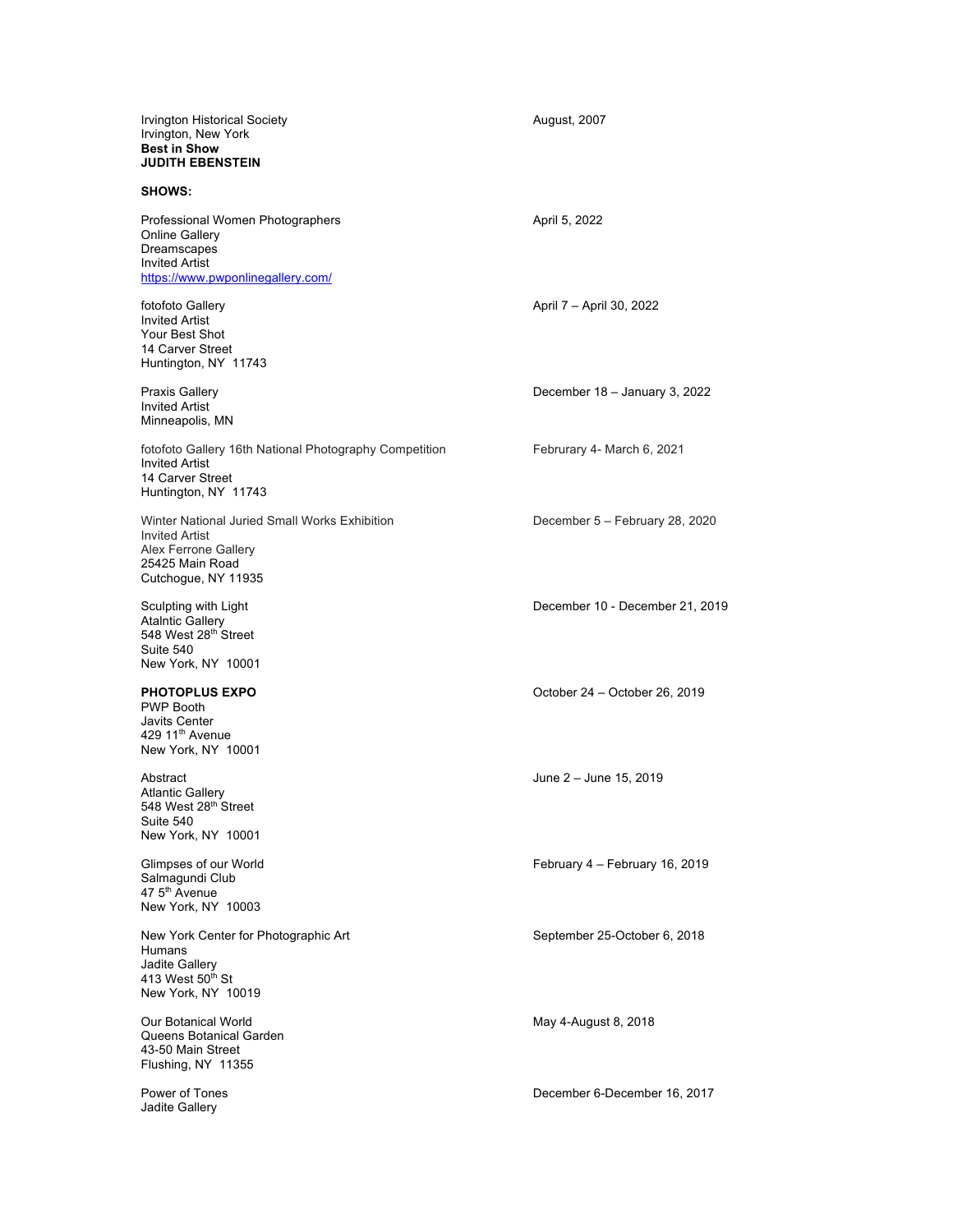413 West 50<sup>th</sup> St NY, NY 10019

# **JUDITH EBENSTEIN**

# **SHOWS (cont.):**

| Scene on the Street<br>Jadite Gallery<br>430 West 50 <sup>th</sup> Street<br>New York, NY 10019                                                  | February 1-Februrary 15, 2017 |
|--------------------------------------------------------------------------------------------------------------------------------------------------|-------------------------------|
| It's All in the Details<br><b>Atlantic Gallery</b><br>548 West 28th Street<br>Suite 540<br>New York, NY 10001                                    | December 4-December 17, 2016  |
| All About Photo Awards<br>Jules Maeght Gallery<br>169 Gough Street<br>San Francisco, CA 94102                                                    | May 17-May 28, 2016           |
| Structure in the City<br>The National Arts Club<br>15 Grammercy Park South<br>New York, NY 10003                                                 | May 16-May 30, 2016           |
| Through My Lens<br><b>Cultural Council of Cortland County</b><br>The Picture House<br>85 Homer Avenue<br>Cortland, NY 13045                      | August 14- September 25, 2015 |
| Louisville Art Association<br>24th National Photography Show<br>Louisville Center for the Arts<br>801 Grant Avenue<br>Louisville, Colorado 80027 | May 30-June 7, 2015           |
| Whims of Weather<br>The National Arts Club<br>15 Grammercy Park South<br>New York, NY 10003                                                      | May 18-May 30, 2015           |
| Black & White - Portraits<br>New Century Artists<br>530 West 25 <sup>th</sup> Street<br>New York, NY 10001                                       | April 7 – April 18, 2015      |
| <b>Small Wonders</b><br><b>Atlantic Gallery</b><br>548 West 28th Street<br>New York, NY 10001                                                    | December 9- December 20, 2014 |
| fotofoto gallery's 10th National Competition<br>14 West Carver Street<br>Huntington, NY                                                          | December 5- December 28, 2014 |
| 2014 Aperture Summer Open<br><b>Aperture Foundation Gallery</b><br>New York, NY                                                                  | July 17-August 14, 2014       |
| 3rd International Biennial of Fine Art<br>and Documentary Photography,<br>Municipal Heritage Museum<br>Malaga, Spain                             | September 18-November 9. 2014 |
| PHOTOcentric 2013<br>Garrison Art Center                                                                                                         | September 14-October 6, 2013  |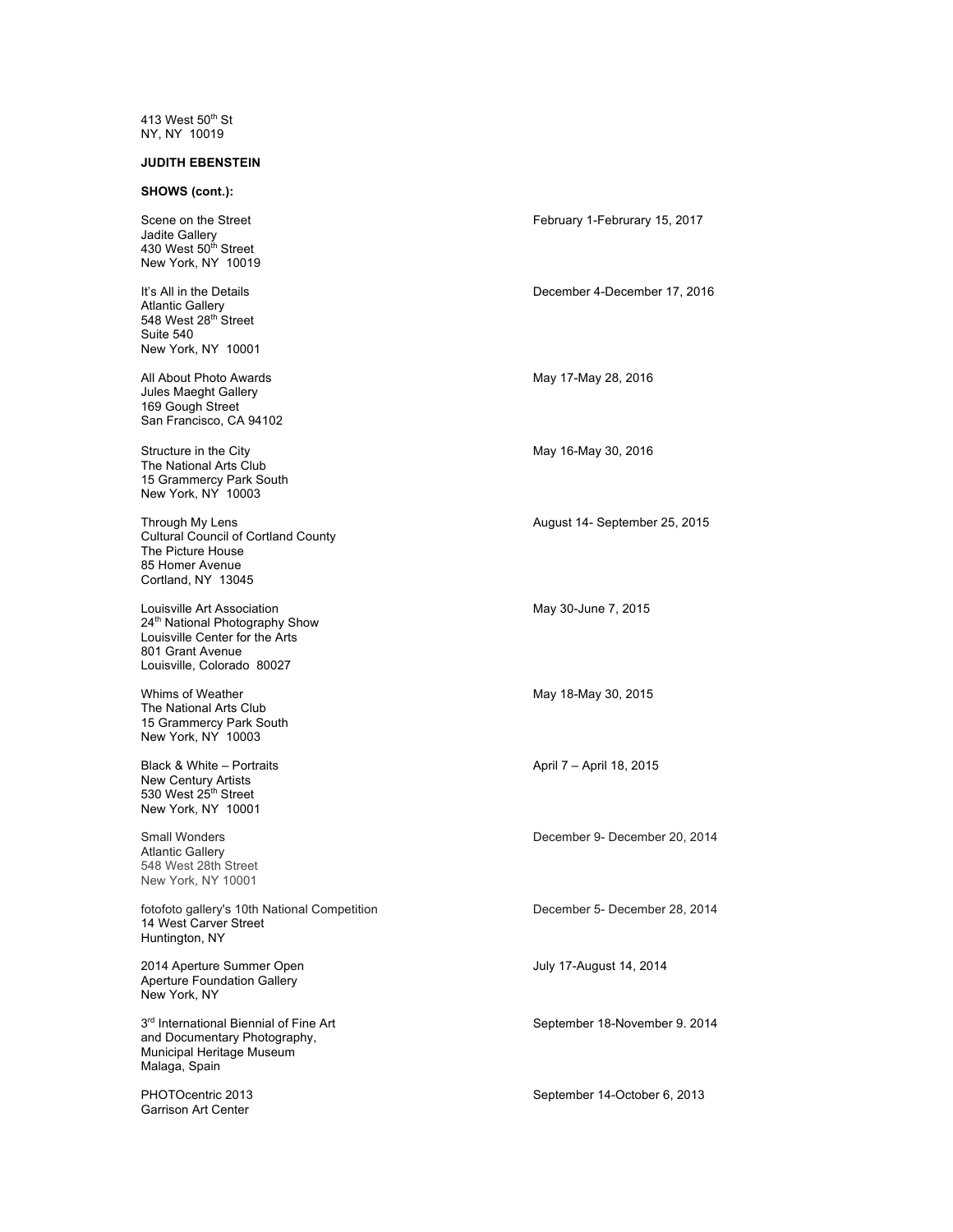# Garrison, NY

# **JUDITH EBENSTEIN**

| SHOWS (cont.):                                                                                                                      |                           |
|-------------------------------------------------------------------------------------------------------------------------------------|---------------------------|
| Person to Person<br>ArtsWestchester<br>ArtsWestchester Gallery<br>White Plains, New York                                            | April 1-May 7, 2010       |
| Ground Glass Photo Exhibition<br>Thirty-Fifth Annual<br>Hiram Halle Memorial Library<br>Pound Ridge, New York                       | February 6-March 20, 2013 |
| <b>Hudson Reveries</b><br>Sponsored by the Blue Door Artists Association<br>Yonkers Public Library<br>Yonkers, New York             | October, 2009             |
| <b>Solo Show</b><br>The Other Irvington:<br>Housekeepers, Shopkeepers, and Firemen<br>Harrison Public Library<br>Harrison, New York | June, 2008                |
| <b>Solo Show</b><br>Housekeepers of Irvington<br>Martucci Gallery<br>Irvington Public Library<br>Irvington, New York                | March, 2007               |
| <b>RECOGNITION:</b>                                                                                                                 |                           |
| <b>Lens Culture</b><br>Ice Pond Project featured<br>Under category of Fine Art                                                      | January, 2016             |
| <b>BOOKS:</b>                                                                                                                       |                           |
| Leica Forum Book 2014                                                                                                               | 2014                      |
| <b>MAGAZINES:</b>                                                                                                                   |                           |
| Westchester Wag<br>Housekeepers of Irvington                                                                                        | May, 2007                 |
| Shutterbug Picture This!<br>Abstracts in Nature                                                                                     | April, 2007               |
| Shutterbug Picture This!<br>The Stacking Effect: Compression with a<br>Long Range Tele                                              | July, 2005                |
| <b>BOOK COVERS:</b>                                                                                                                 |                           |
| Sad Desk Salad<br>by Jessica Grose<br>Inside portrait                                                                               | 2012                      |
| Piatto Unico<br>by Toni Lydecker<br>Inside portrait                                                                                 | 2011                      |